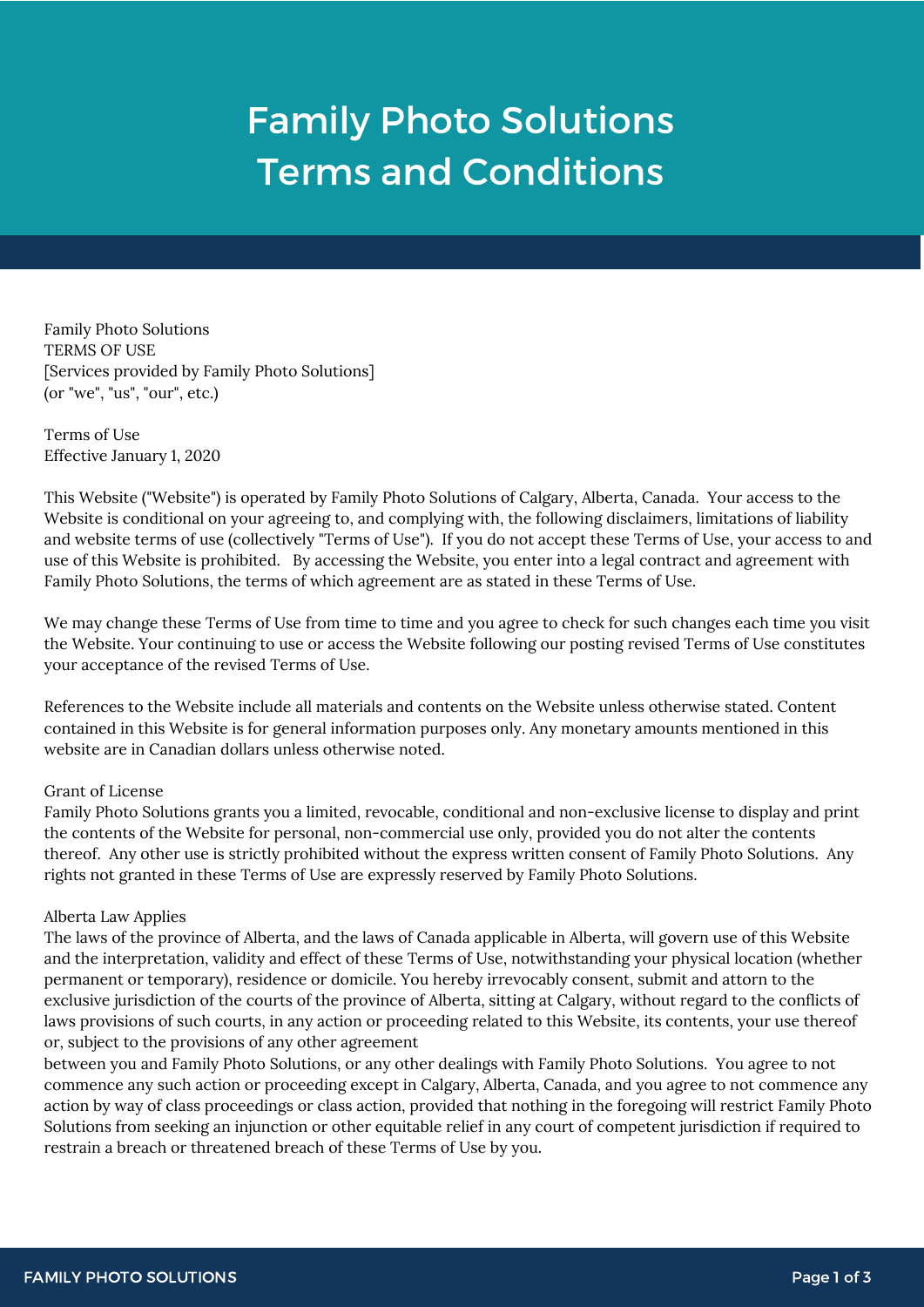# DISCLAIMER OF WARRANTIES AND CONDITIONS

THE WEBSITE IS PROVIDED STRICTLY ON AN "AS IS, WHERE IS" AND AS AVAILABLE" BASIS. EXCEPT AS EXPRESSLY STATED IN THESE TERMS OF USE, FAMILY PHOTO SOLUTIONS DISCLAIMS, AND YOU RECEIVE, NO REPRESENTATIONS, WARRANTIES, CONDITIONS OR GUARANTEES, EXPRESS OR IMPLIED, WITH RESPECT TO THE WEBSITE, ITS CONTENTS, INFORMATION, DATE OR MATERIAL CONTAINED ON OR AVAILABLE THROUGH THE WEBSITE, ANY SERVICES PROVIDED, OR YOUR ACCESS TO THE WEBSITE.

## LIMITATION OF LIABILITY

IN NO EVENT WILL FAMILY PHOTO SOLUTIONS, OR ITS OWNER, DIRECTORS, OFFICERS, EMPLOYEES OR AGENTS BE LIABLE OR RESPONSIBLE FOR ANY LOSS, CLAIM, COST OR DAMAGES WHATSOEVER AND HOWSOEVER ARISING, INCLUDING, WITHOUT LIMITATION, ANY CLAIM OR DAMAGES FOR ANY LOSS OF PROFITS, ECONOMIC LOSS, BUSINESS INTERRUPTION, INTERRUPTION OF ACTIVITIES, FAILURE TO REALIZE EXPECTED REVENUE OR SAVINGS, OR LOSS OF DATA, WHETHER DIRECT, INDIRECT, INCIDENTAL, CONSEQUENTIAL, SPECIAL, EXEMPLARY, PUNITIVE OR OTHERWISE, AND WHETHER ARISING OUT OF ANY USE OR MISUSE OF THE WEBSITE, OR ANY INTERPRETATION, RELIANCE UPON OR OTHER USE, AUTHORIZED OR UNAUTHORIZED, OF ANY INFORMATION AVAILABLE VIA THE WEBSITE. UNDER NO CIRCUMSTANCES WHATSOEVER WILL FAMILY PHOTO SOLUTIONS, OR ITS AFFILIATES, OWNER, DIRECTORS, OFFICERS, EMPLOYEES OR AGENTS BE LIABLE FOR ANY CLAIM IN EXCESS OF TEN (\$10.00) DOLLARS. THE FOREGOING PROVISIONS SHALL APPLY REGARDLESS OF THE CAUSE OF ACTION, WHETHER ARISING IN TORT (INCLUDING NEGLIGENCE AND NEGLIGENT MISSTATEMENT), CONTRACT, PRODUCT LIABILITY, SERVICE LIABILITY, OR ANY OTHER LEGAL THEORY.

# Accuracy of Information

While Family Photo Solutions takes reasonable efforts to ensure accuracy, completeness and timeliness of the contents of the Website and the Services, Family Photo Solutions disclaims any liability whatsoever with respect to errors or omissions, howsoever caused.

# Third Party Links and Endorsements

From time to time, Family Photo Solutions may post certain links on the Website that lead to websites maintained by independent third parties over which Family Photo Solutions has no control. Family Photo Solutions accepts no obligation to post or maintain any such links and there may be no such links at any given time. If Family Photo Solutions does provide such links, they have been provided solely as a convenience for users of the Website and do not constitute

an endorsement by Family Photo Solutions of the content of such third-party sites. Your use of such links is solely at your own risk. Links to this Website may also be provided from other sites either known or unknown to Family Photo Solutions and access to any other website linked to or from this Website is at your own risk. Family Photo Solutions make no representations, warranties, conditions or guarantees, and disclaims all liability and responsibility for the privacy practices, content or accuracy of content on all such third-party websites. Nothing in this Website constitutes an endorsement or approval of any third parties or their advice, opinion, information, products or services, express or implied.

## Internet Communications and Email

The Internet is not a secure medium and data in transit or housed on computers is subject to possible interception, loss, corruption, or alteration of communication for which Family Photo Solutions assumes no liability. You use the Internet and email at your own risk. Any unprotected email or other communication over the Internet is not confidential, is subject to possible interception or loss, and is also subject to possible alteration. Family Photo Solutions will not be responsible for, nor be liable to you or anyone else, for any damages in connection with any Internet communication with Family Photo Solutions, nor for any email sent by you to Family Photo Solutions, or any email or other electronic communication sent by Family Photo Solutions to you at your request or in response to information received from you.